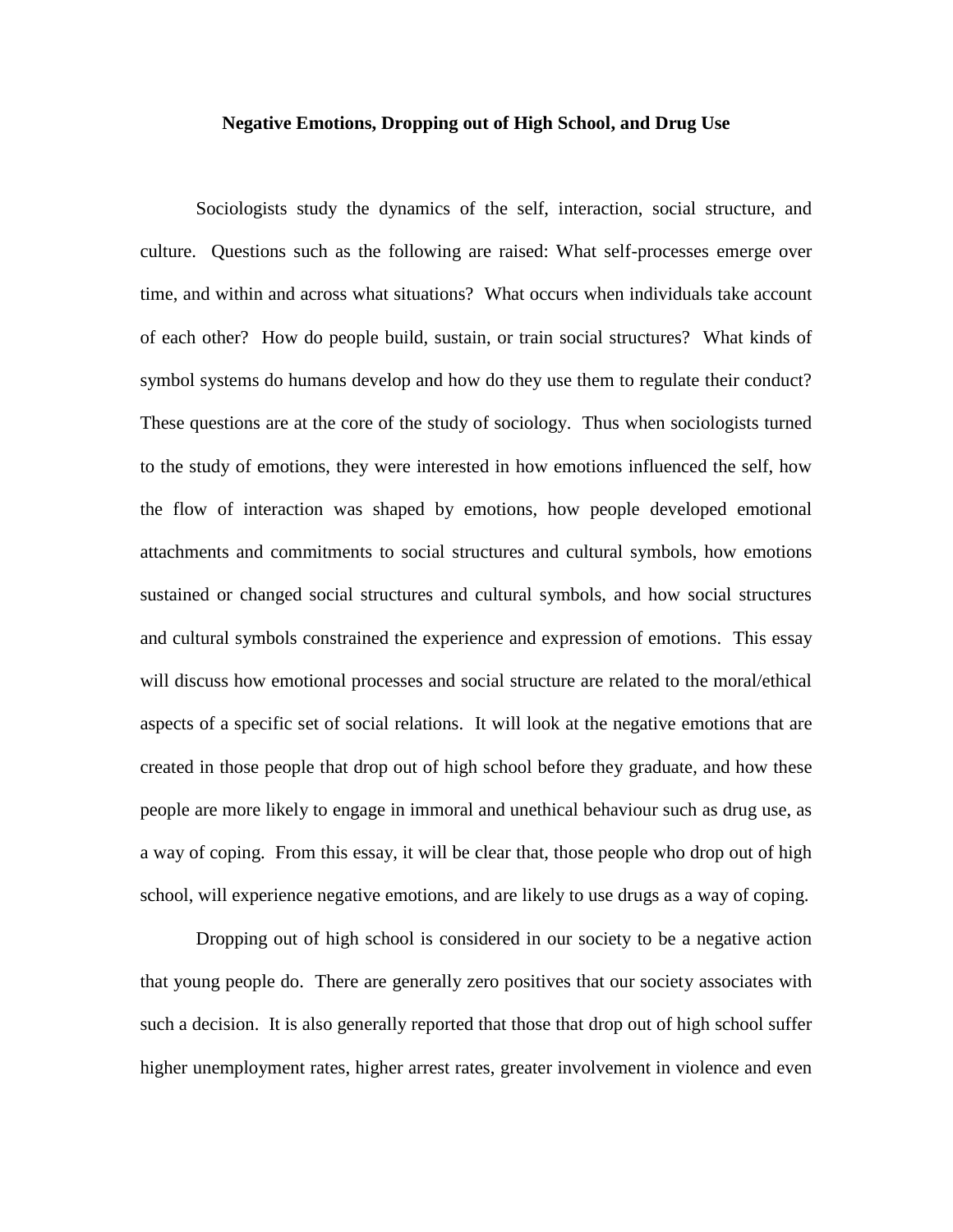a propensity to abuse drugs. Essentially those that do not complete high school are often faced with negative social and economic consequences (Drapela, 2006).

According to the social control theory perspective, those that drop out of high school have weakened stakes in conformity, thus making their involvement with drugs much less costly, as they do not have the same prospects for the future as others who have completed high school (Drapela, 2006).

## *General Strain Theory*

This essay will go one step farther and apply the general strain theory to study how people are drawn to drug abuse. The new theory, argues that a person's propensity to abuse drugs is created by more general processes. For example, failing to achieve positively valued goals, or the removal of positively valued stimuli, this can be dropping out of high school. When one drops out of high school, they are having that positive influence removed from them, and this can create negative emotions, such as guilt and shame, which can lead to behaviour like abusing drugs (Drapela, 2006). When one experiences negative emotions from dropping out of high school, they are likely to act in a deviant manner. The effects of this strain can be collective, the succession of many continually occurring negative events, or can even be the product of isolated events. What we are arguing is that when a student drops out of school prematurely, they are faced with a barrage of negative emotions from their parents and other within their social structure, and this causes them to look to drugs as a coping mechanism (Drapela, 2006).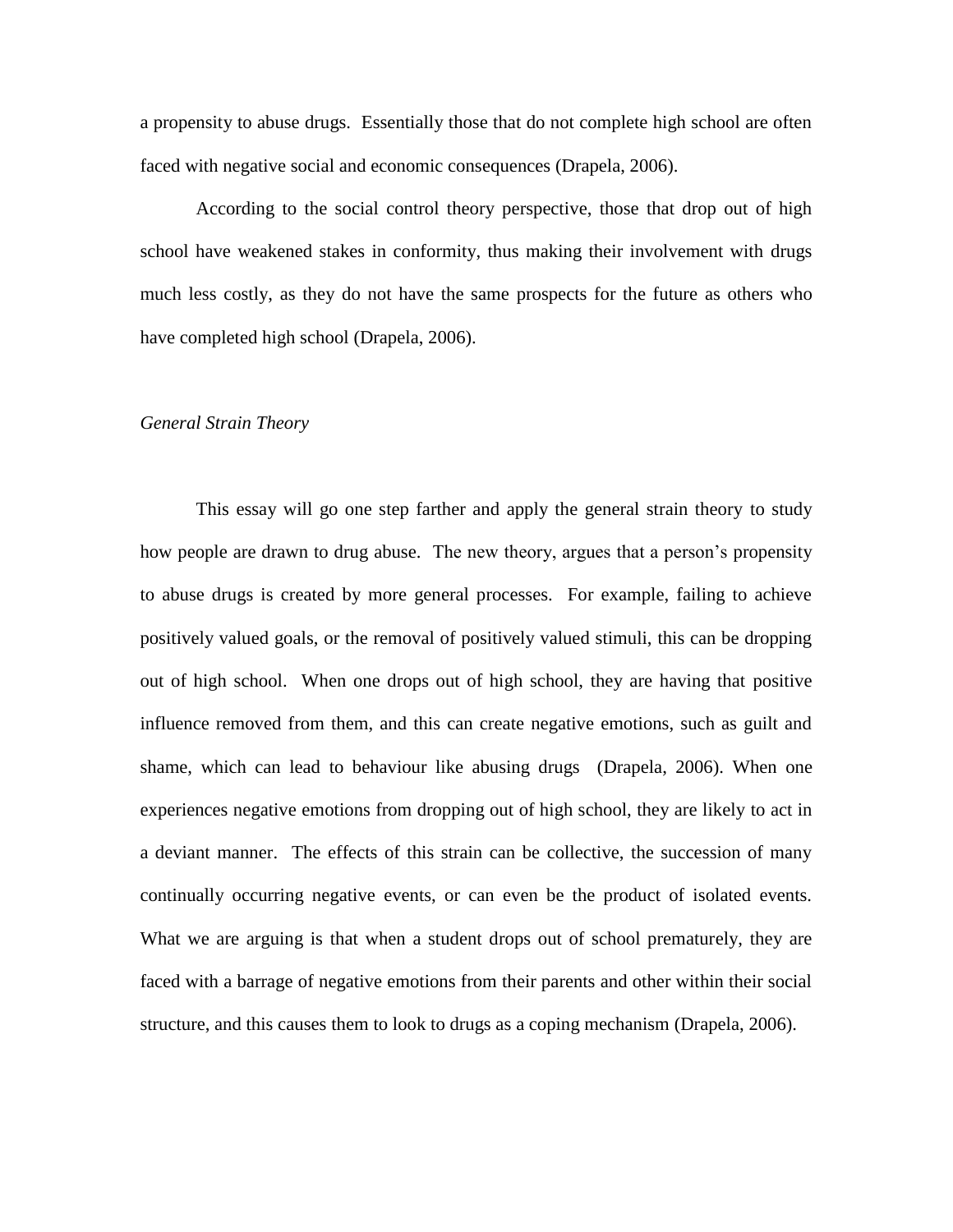Laurie Drapela (2006) performed a study to test the argument of this paper. She did so for a few reasons. She wanted to consider how the emotion of despair (induced from the social consequences of dropping out of high school) would drive one to abuse drugs. She also does the study because she hopes to get general empirical data that does not presently exist, to support her claim, and the claim of this paper.

The general strain theory suggests that there are three different types of stressors that generate negative emotions that would drive somebody toward deviant behaviour such as drug abuse. Anger is the most prevalent negative emotion in the general strain theory because it stirs up within the dropout, very strong feeling and urges for revenge (on those that are responsible for their negative social circumstance; is related to ones specific social structure), that are counterbalanced by the use of drugs (Drapela, 2006).

There are two additional negative emotions that they theory considers that have different affects on deviant behaviour such as drug abuse. Dropping out of high school can all cause the negative emotions of depression and despair. These emotions can result in "inner-directed delinquency" (Drapela, 2006, p. 761) which can be drug abuse. These emotions do not result in the same level of inhibition that anger provides, but can still result in the same results, that being turning to drugs as a coping mechanism (Drapela, 2006).

The general strain theory asserts that drug abuse is a natural consequence of dropping out of high school, and a unique adaptation from delinquency "because it is conceptualized as a way of managing (or escaping) negative emotions brought on by strain," such as that experienced from dropping out of high school, "rather than reacting to such emotions with volatility" (Drapela, 2006, p. 756).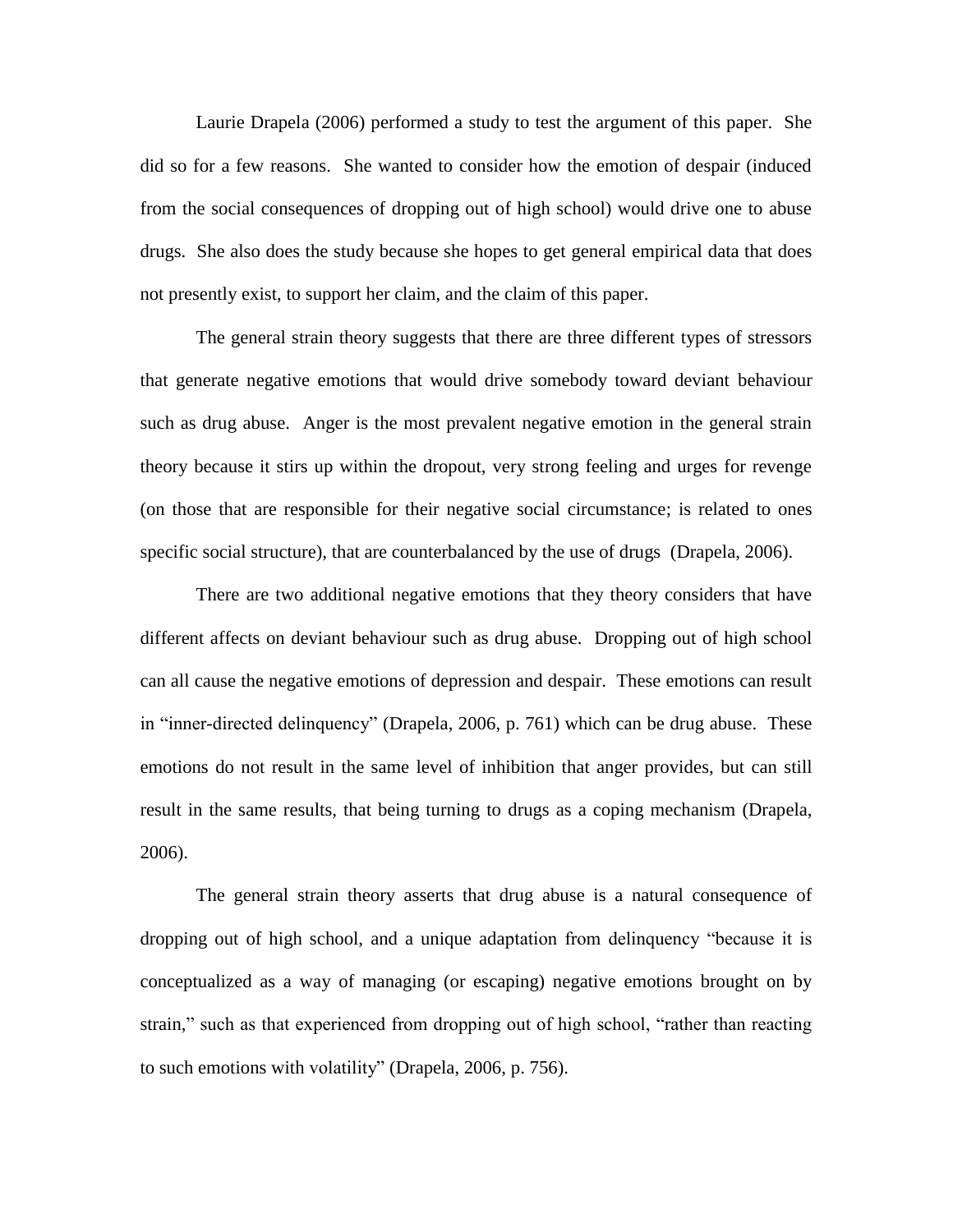Strain theory has been a popular way to explain drug abuse and other deviant behaviour among those that dropped out of university. However, it must also be noted, that simply the act of dropping out of school cannot be regarded as the sole reason for one dropping out of school. The proximate factors present within that person environment must also be considered, as they also play a role in whether that dropout will turn to drugs (Drapela, 2006). With this said, it can still be asserted that dropping out of school, according to the strain theory, will cause negative emotions within the person, that they are very likely to engage in drug abuse as a way of coping.

Drapela's 2006 study emphasizes the negative emotions that are caused by the parental reaction of the student dropping out of school. This negative reaction by the parents is in focus because they operationalize a type of strain thought to be associated with crime and deviance: negative relations with parents. This is especially relevant in our society that places so much emphasis on education as the way to achieve social mobility, and as such, most parents expect their children/teenagers to get an education, and not dropout prematurely. These negative emotions that the dropout experiences with their parents may create negative emotions that the dropout chooses to counterbalance with drug use, and possible abuse (Drapela, 2006). Drapela focuses of the emotion of despair as an emotional response created from their parent's reaction to their dropping out. She says that this is often an overlooked emotion that is caused by parental reaction and response to the act of dropping out. The forces that these negative emotions illicit in the dropout cause them to be much more likely to abuse drugs than someone who does not drop out of high school, and does not experience the same degree of negative emotion (it is not being said that those in high school do not experience negative emotions, as they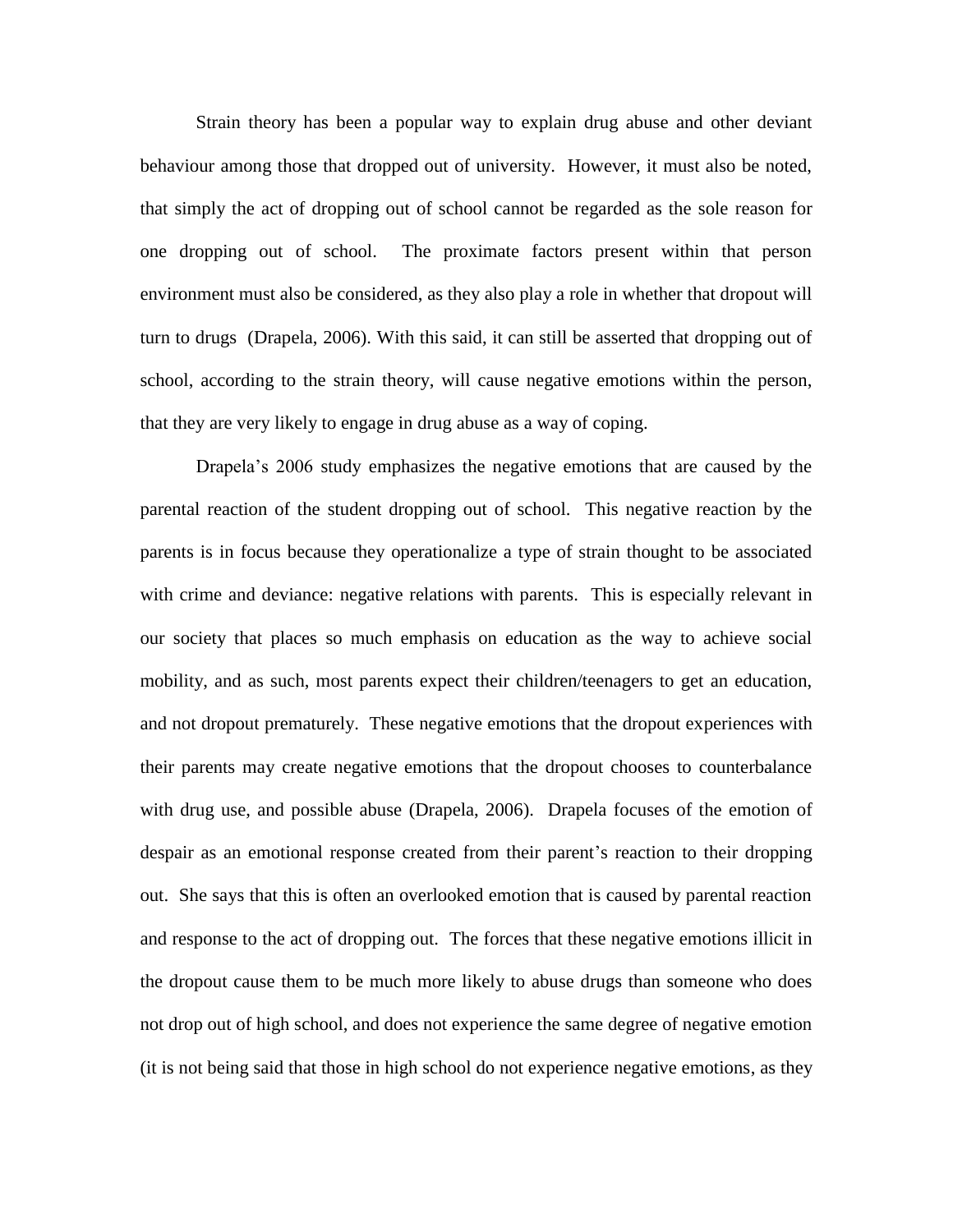likely do, but this is a different topic worthy of a different study). If the parents did not create those negative emotions within their dropout child, for example, if their response was more neutral or assistance-based, then the dropouts would not experience the negative emotions to the same degree, and would be less likely to engage in drug abuse as a way of coping (Drapela, 2006).

### *Effects of being excluded of the Social Structure*

In their paper, *Social Exclusion Decreases Prosocial Behaviour,* authors Twenge, Ciarocco, Bartel, Baumeister and DeWall argue along the same lines. Their research does not touch on the issue of dropping out of high school, but they do argue that when people are excluded from the status-quo of the social structure, they are less likely to engage in prosocial behaviour, a category which drug-use does not fit into.

What we can gain from the research done in this study is that those students and young people that drop out of high school will consequently experience a level of social exclusion. They no longer spend the days in class with their social peers, they no longer associate with the social status-quo of being in school, and they no longer get to identify as being a student. In many ways, dropping out of high school, means that one is excluded from the social environment. Now it might be thought that someone in this position would not like the negative emotions that they were feeling as a result of this exclusion, and would therefore go the extra-mile, to remove them from this situation of exclusion, by engaging on "prosocial" behaviour. However, the results from the study show that the opposite is true. Prosocial behaviour is not a strategy that rejected or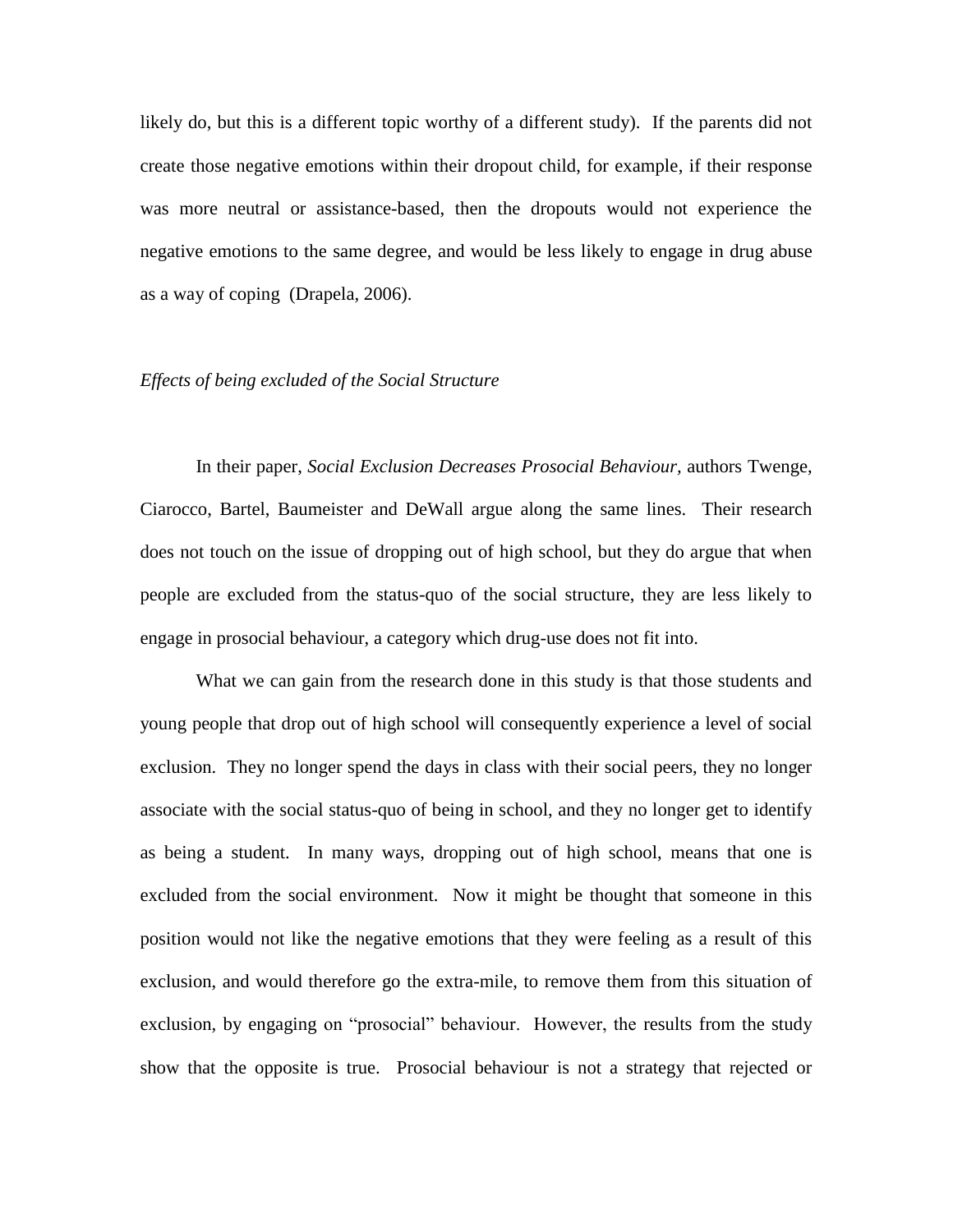excluded people use to become included once again. "The reduced ability to empathize with others undercuts the inclination to provide help, and reduced trust may also hamper and willingness to make the first move" (Twenge *et al.,* 2007, p. 65).

According to their study, emotion is a crucial factor here. The behavioural responses of social rejection, such as drug abuse, do not rely on emotional distress that is a direct cause of behaviour. It is the rejection that causes their emotional system to become derailed, and thus lead them to drug abuse as a coping mechanism (Twenge *et al.,* 2007).

People who are experiencing social exclusion as a result of dropping out of high school do not engage in prosocial behaviour as a means of gaining back their inclusion in the social structure. The study shows that people who prefer to step back from their emotions, perhaps by engaging in drugs, as a way of protecting themselves from further distress. Other people also loss the inclination to help because they no longer relate to the person because of their new, drug-enabled behaviour (Twenge *et al.,* 2007).

#### *Self-Conscious Emotions*

When one drops out of high school, they are undoubtedly going to face "selfconscious emotions" (Tangney, 2007, p. 347). These are emotions such as shame, guilt, embarrassment and pride that are evoked by self-reflection and self-evaluation. This selfevaluation can be in the form of explicit or implicit, consciously experienced or experienced outside our awareness. The self is the object of these kinds of emotions. These emotions provide for a way to punish or reward one's self for their behaviour. As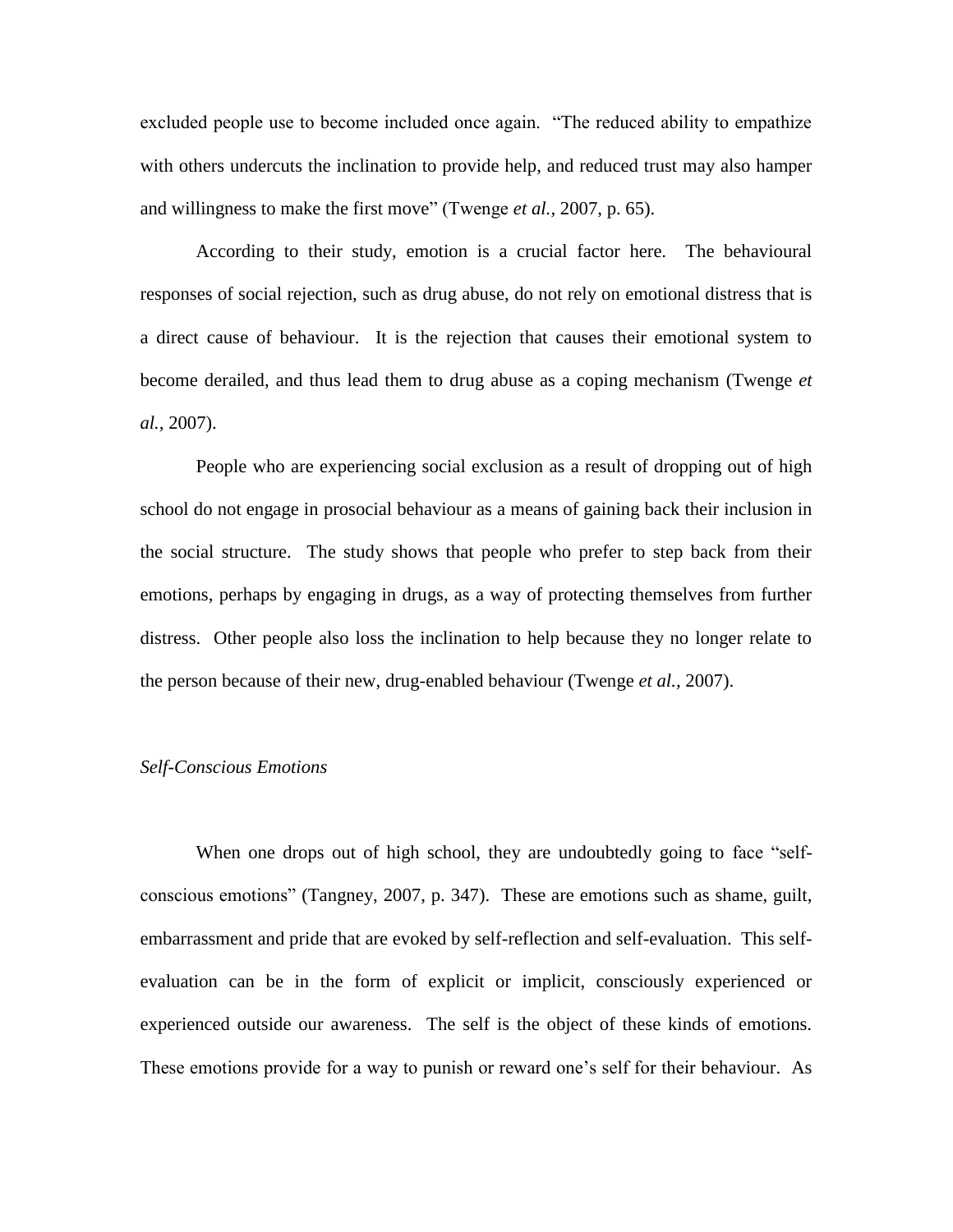such, when a young student drops out of high school, they are likely to experience the self-conscious emotions of shame, guilt, and embarrassment for their action. These emotions can then act to affect the moral actions taken by the self. This can include the immoral action of drug abuse (Tangney, 2007).

Shame and guilt are two of the most prominent negative, self-conscious emotions that are experienced by someone who drops out of high school. Research done by Tangney, Stuewig and Mashek serves to further illustrate the thesis of this paper, that the negative emotions experienced by someone dropping out of high school, make them much more likely to engage in drug abuse as a coping mechanism. Those suffering from shame and guilt are likely to suffer from a wide-range of psychological symptoms. The negative implications involved with these emotions can lead people to deviant behaviour, such as drug abuse (Tangney, 2007).

The research presented in their study, that those suffering from guilt are more likely to engage in antisocial and risky behaviour, such as drug use. Also, those that do not feel negative emotions such as shame and guilt have a better respect for the social norms, such as the one that deems drugs to be immoral and bad (Tangney, 2007). What can be taken from their study is the assertion that, those students that drop out of high school and experience feeling of shame and guilt (which is likely to happen), will be more likely to engage in drug use as means of coping with their negative emotions.

This essay has discussed how emotional processes and social structure are related to the moral/ethical aspects of a specific set of social relations. We looked at the negative emotions that are created in those people that drop out if high school before they graduate, and how these people are more likely to engage in immoral and unethical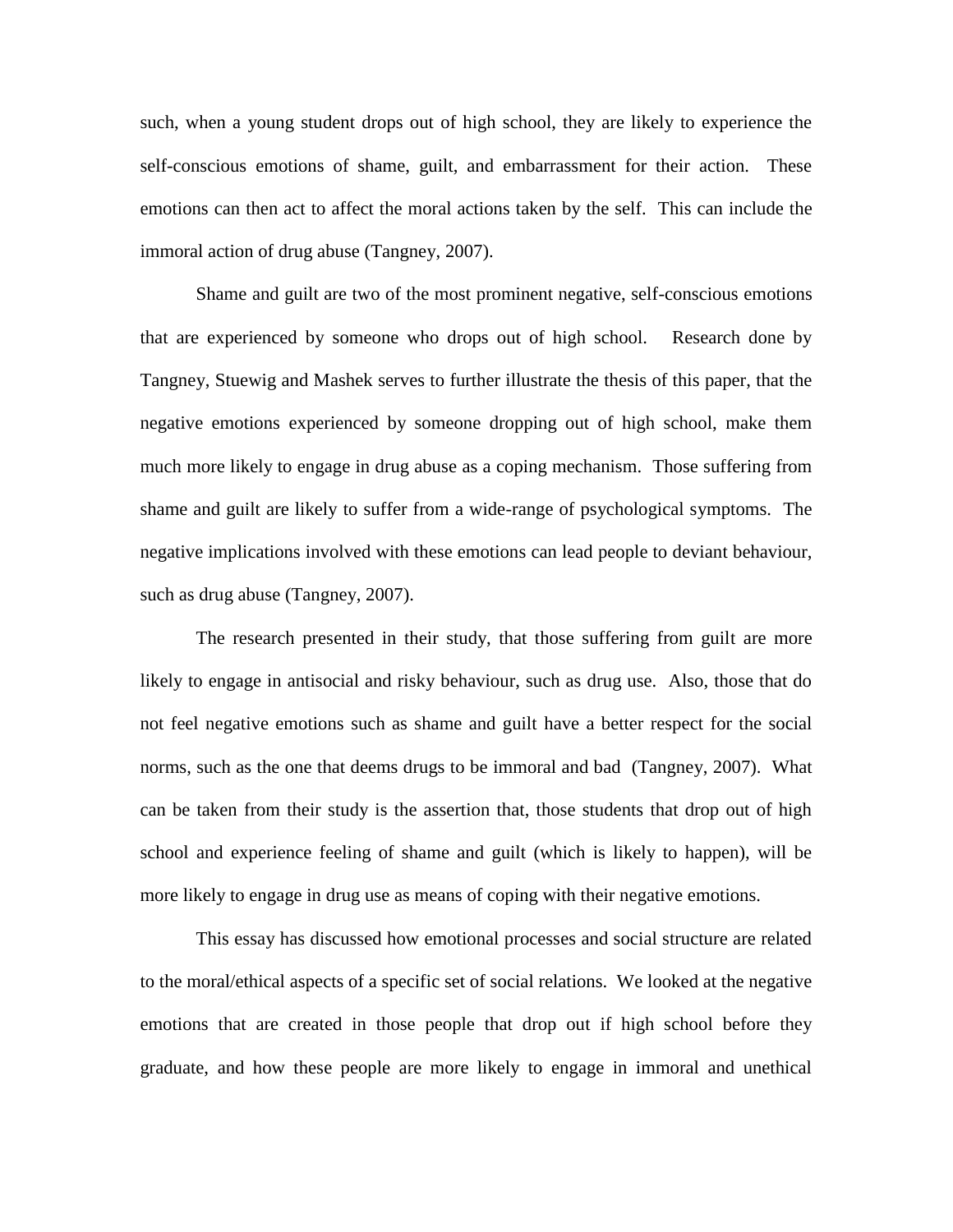behaviour such as drug use, as a way of coping. It is clear that people who drop out of high school will experience negative emotions, and are likely to use drugs as a way of coping.